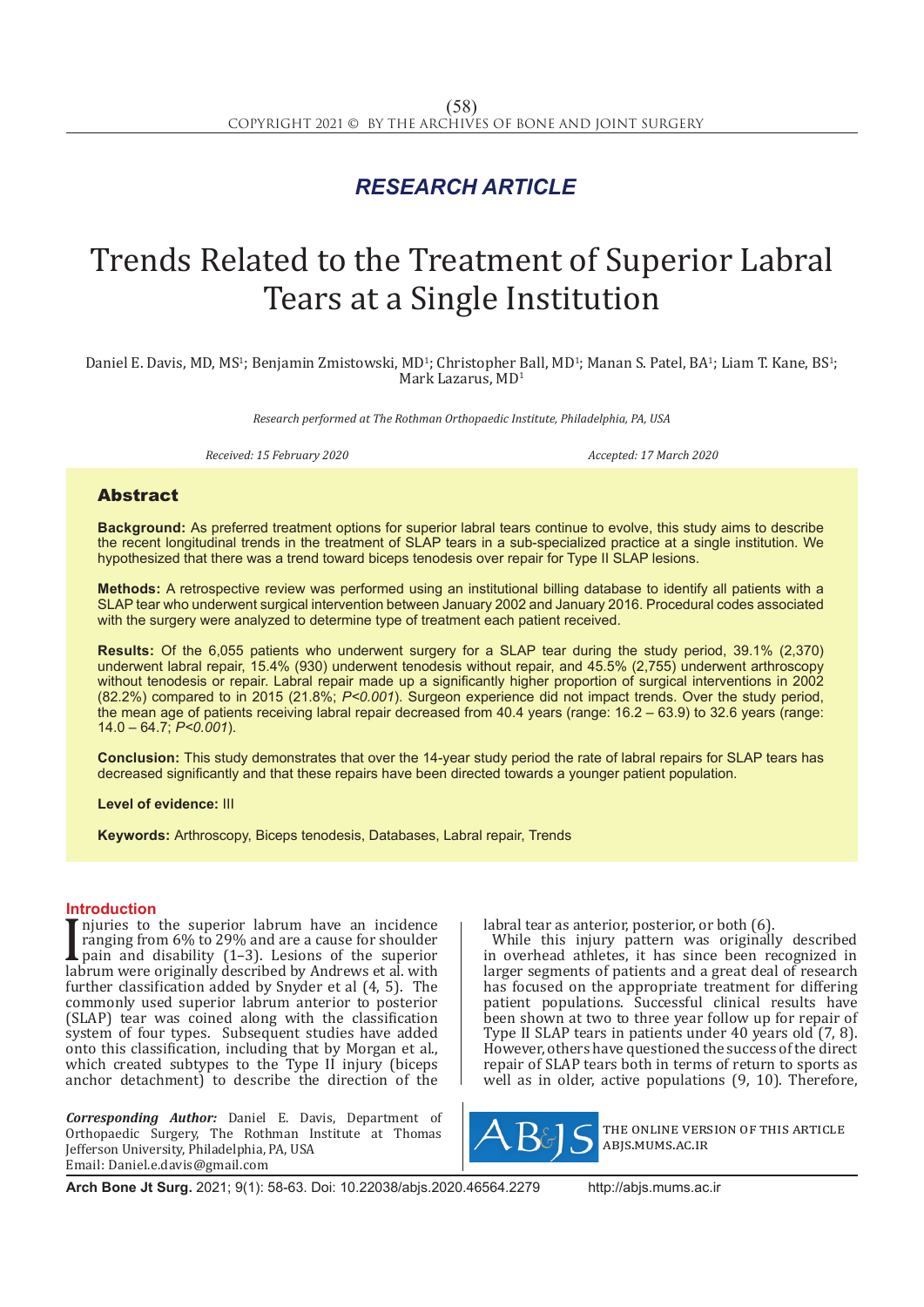multiple studies have proposed performing primary biceps tenodesis in this patient population and found encouraging results (11–14). This has led to a trend in treating SLAP tears with tenodesis or tenotomy over repair as was evidenced in the report by Patterson et al. of Part II of the American Board of Orthopaedic Surgeons (ABOS) Certification exam through the early 2000's (15).

In this study, we aimed to investigate the treatment trend of Type II SLAP tears within a large, sub-specialized orthopaedic practice. The purpose was to identify the incidence of repair versus primary tenodesis or tenotomy versus debridement for the treatment of SLAP tears at our institution, which has a variety of surgeons in terms of practice experience as well as subspecialty training (shoulder/elbow and sports medicine). We hypothesized that there was a trend toward biceps tenodesis over repair for Type II SLAP lesions treated in our practice.

#### **Materials and Methods**

Following local institutional review board approval, this retrospective review of surgical practices for management of SLAP tears was undertaken. Using the institutional billing database, all patients diagnosed with a SLAP tear (International Classification of Diseases, ninth version, [ICD-9] 840.7) between January 2002 and January 2016 were identified. The surgical interventions for these patients were then investigated using Current Procedural Terminology (CPT) codes. Only those cases performed by surgeons with a minimum of 25 cases over the study period were included. At this large volume practice, two separate divisions are responsible for management of shoulder pathologies: sports medicine and shoulder and elbow surgery (S&E). During the study period, the sports division consisted of 14 surgeons, one of whom did not complete a fellowship, and the S&E division consisted of eight fellowship trained surgeons. These surgeons had an average of 19 and 17 years of practice at the end of the study period for sports and S&E divisions, respectively.

The cohort was formed from patients in the practice who had an ICD-9 diagnosis code of 840.7 that was associated with one of following surgical procedural codes: 29807

(labral repair), 23430 (open biceps tenodesis), 29828 (arthroscopic biceps tenodesis), 29822 and 29823 (arthroscopic debridement), and 29805 (diagnostic arthroscopy). It is possible that patients who underwent arthroscopy without tenodesis or repair had a biceps tenotomy, but it is not possible to elucidate that from the procedural codes. After identifying each case's type of surgical treatment, the differences in surgical management were studied. The impact of the treating surgeon's years in practice and department; patient's age, gender, and workers' compensation (WC) status; and year of surgery were investigated.

Descriptive statistics were used to report changes in procedure proportions over time and by specialty. Procedures were defined as either labral repair, biceps tenodesis without repair, or arthroscopy without tenodesis or repair. To assess differences of continuous variables between two groups, a Student's t-test was utilized. For association of two continuous variables, a Pearson's correlation coefficient was calculated. A p value of less than 0.05 was considered significant. To confirm data normality prior to testing, a skewness and kurtosis was calculated with an acceptable threshold less than two and 12, respectively.

#### **Results**

Over the study period, 6,055 patients underwent a related surgery for a diagnosis of SLAP tear by one of the included surgeons. These patients had an average age of 46.4 years (Range 14-90; Standard Deviation [SD]: 15.0). A majority of the patients were men with 4,571 (75.5%) and 1,484 (24.5%) were women. Worker's compensation patients made up 18.3% of the population (1,108).

During this time, 39.1% (2,370) of patients underwent labral repair, 15.4% (930) tenodesis without repair, and 45.5% (2,755) underwent arthroscopy without tenodesis or repair. These proportions shifted dramatically over the span of the study: labral repair made up 82.2% (83/101) of surgical interventions in 2002 compared to 21.8% (153/702) in 2015 [*P<0.001*; Figure 1].

From 2002 to 2015, patient age increased from a



**Figure 1. Trends in surgical management of SLAP tears over time.**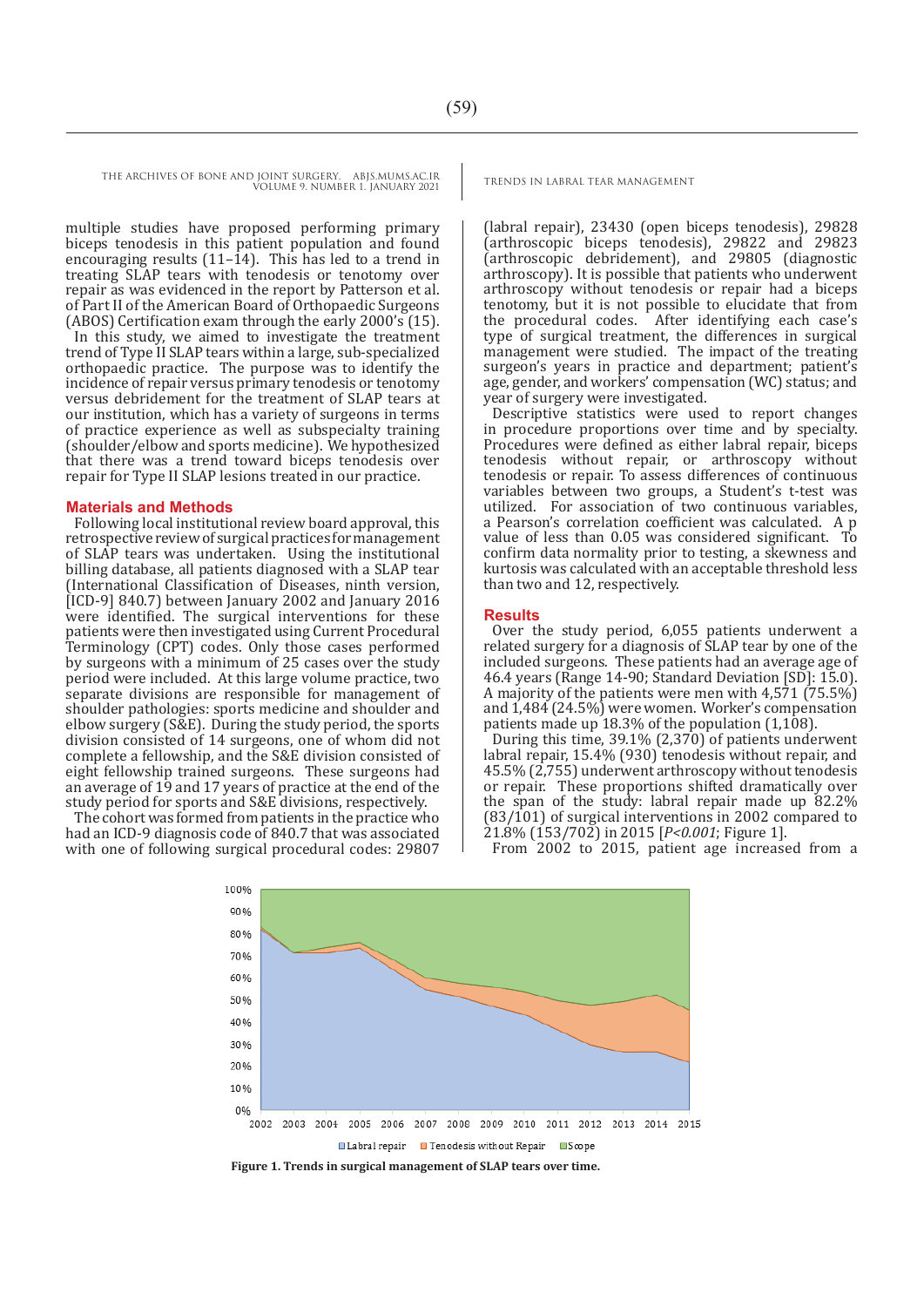mean of 42.0 (range: 16.2 – 72.2) to 48.6 (range: 14.0 – 78.6) years (*P<0.001*). The proportion of patients that were men decreased from 78.2% (79/101) to 69.7% (489 / 702; *P=0.08*) and the proportion of worker's compensation patients increased from 11.9% (12/101) to 22.2% (156/702; *P=0.01*). However, these demographic changes were surgery dependent. Over the study period, the mean age of patients receiving labral repair decreased from 40.4 (range: 16.2 – 63.9) years to 32.6 years (range: 14.0 – 64.7; *P<0.001*).

When assessing the impact of surgeon characteristics on their patient demographics and treatment choices, it was found that in the final year of study (2015), surgeon case volume was positively correlated with patient age [R=0.38; *P=0.13*; Table 1]. Over the period of the study, women were less likely be treated with repair than male counterparts (25.2% versus 43.7%; *P<0.001*) and more

likely to be treated with arthroscopic debridement (62.9% versus 39.9%; *P<0.0001*). To evaluate whether surgeon experience had any impact on changing trends, surgeons were split into two groups (i.e. those that had over 20 years of experience and those than had 20 or less at the end of the study period), and mean proportion of each procedure by year was calculated [Figure 2]. Changes in trends are similar between both groups for all surgery types. Strong correlations were found: 0.952, 0.804 and 0.876 for labral repairs only, biceps tenodesis only and arthroscopy only, respectively. Additionally, surgeon's decreased time in practice was not correlated with a decreased proportion of labra repair, biceps tenodesis, nor arthroscopy (R=-0.010, R=0.156, R=-0.120, respectively) during the last year of this study [Table 2]. Lastly, worker's compensation patients were less likely to be treated with labral repair

| Table 1. Association between surgeon characteristics and patient's demographics in the final study year |                         |                  |                                    |      |                                  |      |  |  |  |  |
|---------------------------------------------------------------------------------------------------------|-------------------------|------------------|------------------------------------|------|----------------------------------|------|--|--|--|--|
|                                                                                                         | <b>Mean Patient Age</b> |                  | <b>Male Proportion of Patients</b> |      | <b>WC Proportion of Patients</b> |      |  |  |  |  |
|                                                                                                         | Value                   | $\boldsymbol{P}$ | Value                              | P    | <b>Value</b>                     | P    |  |  |  |  |
| <b>Annual Case Volume (SLAP tear)</b>                                                                   | $R = 0.38$              | 0.13             | $R = -0.31$                        | 0.23 | $R = -0.01$                      | 0.97 |  |  |  |  |
| <b>Medical School Graduation Year</b>                                                                   | $R = 0.05$              | 0.85             | $R = -0.03$                        | 0.90 | $R = 0.36$                       | 0.15 |  |  |  |  |
| <b>Division</b>                                                                                         |                         |                  |                                    |      |                                  |      |  |  |  |  |
| Sports                                                                                                  | 45.2y                   | 0.16             | 69.1%                              |      | 20.5%                            | 0.44 |  |  |  |  |
| S&E                                                                                                     | $50.4$ y                |                  | 75.8%                              | 0.19 | 26.2%                            |      |  |  |  |  |

WC= Workers' Compensation; S&E=shoulder and elbow; p=p-value; R=Pearson's correlation coefficient; y=years



**Figure 2. Trends in surgical management of SLAP tears over time, separated by those surgeons that had twenty or less years of experience and those that had more at the end of the study period. Best fit linear lines are plotted as well.**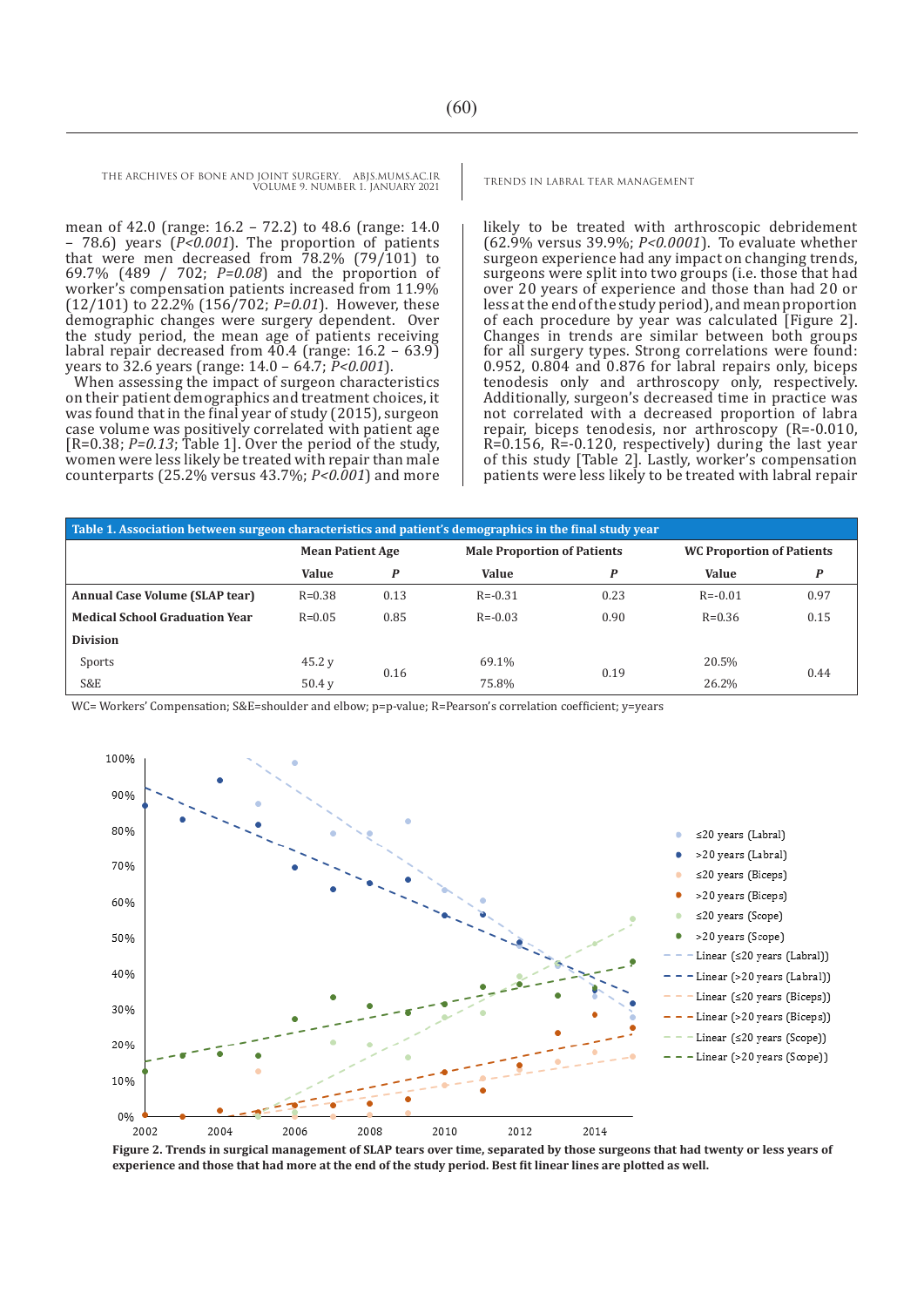| Table 2. Association between surgeon characteristics and selected treatment method in the final study year |                                          |      |              |      |              |      |  |  |  |  |
|------------------------------------------------------------------------------------------------------------|------------------------------------------|------|--------------|------|--------------|------|--|--|--|--|
|                                                                                                            | <b>Proportion of Treatment Selection</b> |      |              |      |              |      |  |  |  |  |
|                                                                                                            | Repair                                   | p    | <b>BT</b>    | p    | Debri.       |      |  |  |  |  |
| Annual Case Volume (SLAP tear)                                                                             | $R = -0.190$                             | 0.47 | $R = -0.130$ | 0.62 | $R = 0.270$  | 0.29 |  |  |  |  |
| <b>Medical School Graduation Year</b>                                                                      | $R = -0.010$                             | 0.97 | $R = 0.156$  | 0.50 | $R = -0.120$ | 0.60 |  |  |  |  |
| <b>Division</b>                                                                                            |                                          |      |              |      |              |      |  |  |  |  |
| <b>Sports</b>                                                                                              | 26.3%                                    |      | 27.0%        |      | 46.8%        |      |  |  |  |  |
| S&E                                                                                                        | 17.3%                                    | 0.39 | 25.7%        | 0.92 | 57.0%        | 0.45 |  |  |  |  |

WC= Workers' Compensation; S&E=shoulder and elbow; p=p-value; BT=Biceps tenodesis alone; Debri=Debridement without repair or tenodesis; R=Pearson's correlation coefficient

(29.6% versus 42.1%; *P<0.001*).

#### **Discussion**

This study confirms the hypothesis that over the 14 year study period there was a significant decrease in the percentage of patients with SLAP tears treated with labral repair and significant increase in the percentage of biceps tenodesis. This study joins two other studies in evaluating the trend of management of SLAP tears in a single practice with two large sports and shoulder and elbow divisions with a wide range of surgeon experience (15, 16). Interestingly, while the overall trend found an increase in biceps tenodesis and decrease in repair, the younger surgeons were more likely to drive this movement, likely secondary to the evolving literature that has been published in favor for biceps tenodesis over SLAP repair in the past decade. While there were trends seen towards differences in treatment between subspecialties, there was not a significant difference observed.

Since the description of superior labral tears both in the throwing athlete and general patient populations, the best treatment of this pathology has been debated. When initially described in the throwing population, primary repair of the lesion was advocated (4). Snyder et al. analyzed 140 patients who had undergone arthroscopic treatment for SLAP lesions and had 18 patients who underwent second look arthroscopy, finding a majority of the repaired lesions had healed. Furthermore, a study by Friel et al. which included non-overhead throwing athletes found a significant improvement in outcomes with 2-year follow up (8).

Conversely, Boileau et al. reported on overhead athletes treated with biceps tenodesis had improved patient reported outcomes and greater return to sport when compared to those undergoing SLAP repair (11). However, there was a large difference in average age in the repair group versus the tenodesis group, 37 versus 52 years old, respectively. Similar to our findings in this study, in which over the study period, the average age of patients receiving labral repair decreased from 40 to 33 years. In fact, a study performed by Wang et al. in 2018, in which they asked shoulder surgeons how they would manage SLAP tears, surgeons preferred SLAP repair in younger patients (age <35 years old) and biceps tenodesis in older patients (17).

Further support of tenodesis was reported in a recent systematic review and meta- analysis, which revealed improved patient satisfaction and return to sport for patients undergoing biceps tenodesis versus repair of a SLAP lesion. Additionally, they found no significant trend towards increased reoperation rates for patients undergoing biceps tenodesis (18). Pogorzelski et al. reviewed 20 patients with a mean age of 38 who underwent an open biceps tenodesis for a type II SLAP tear found significant improvement in outcomes and return to sport for 73% of all patients and 80% of overhead athletes (19). Chalmers et al. evaluated 86 patients treated with either a combined labral repair and biceps tenodesis, labral repair alone or tenodesis alone for SLAP lesions. They found significantly worse outcome scores in patients that underwent the combined procedure compared to those that had an isolated labral repair or tenodesis (20). A randomized control trial by Schrøder et al. in 2017 randomized patients with Type II SLAP tears into either labral repair, biceps tenodesis or sham surgery. They found that neither tenodesis nor labral repair had any clinically significant benefit over sham surgery in terms of outcomes at 2 years (21).

Given these newer findings and further understanding of the outcomes for each treatment type, trends towards increased biceps tenodesis has been noted. In 2014, Patterson et al. reviewed treatment trends for SLAP lesion diagnosis in those physicians sitting for Part II of the ABOS Certification Exam. Similar to the findings of this current study, there was a demonstrated increase in biceps tenodesis in patients with SLAP tears versus repair. This current study found an overall decreased rate in SLAP repair and increased rate of tenodesis. However the change was similar between younger and older surgeons at this practice. This is inconsistent with the findings from the ABOS review and interesting that established surgeons are as likely to change their management as younger surgeons (15).

While this study demonstrates a very large patient population and trends from a large number of surgeons with varying experience and training, it does have limitations. The most notable limitation was the lack patient reported outcomes. Due to the very large number of patients reviewed and the extreme variability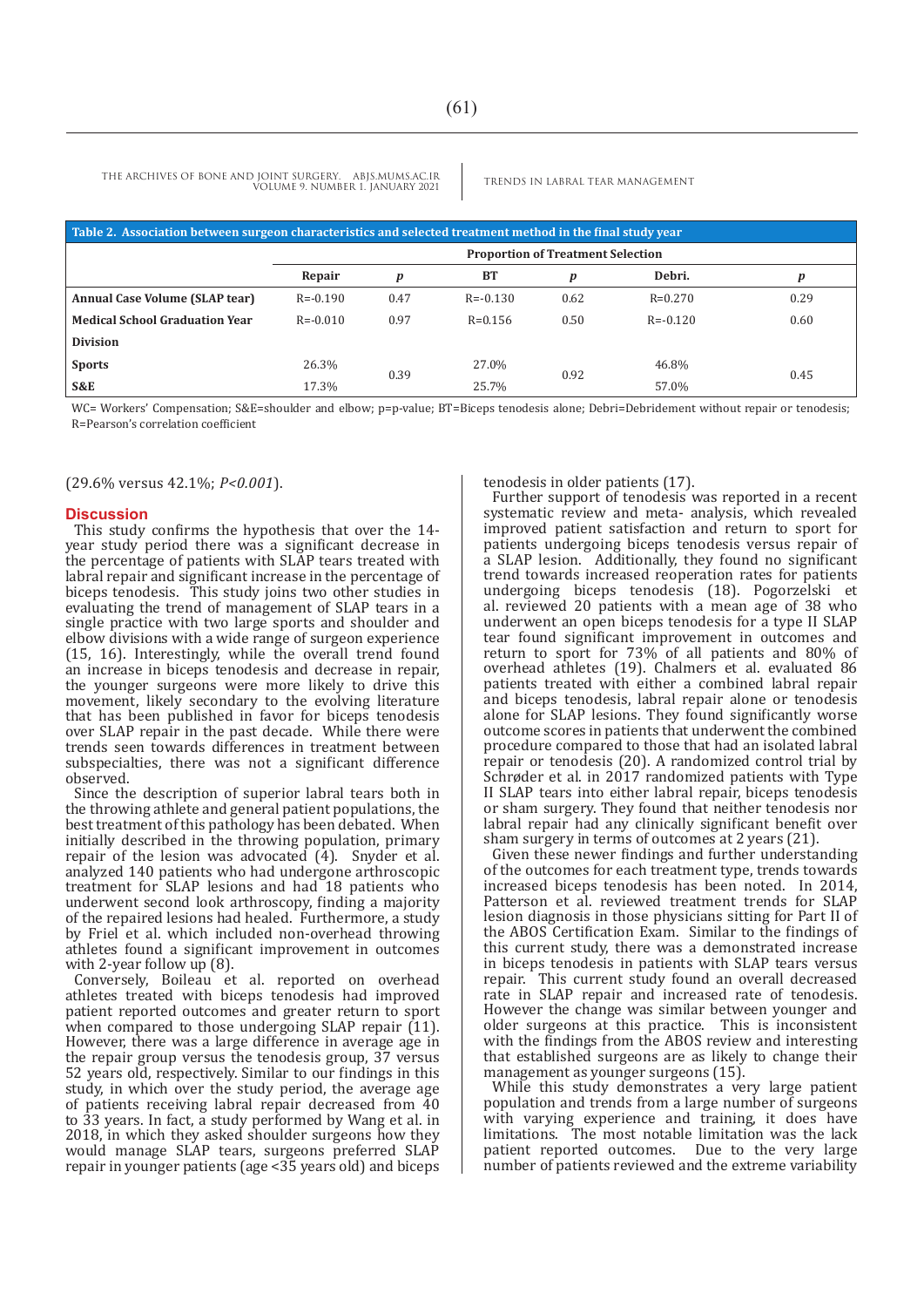in outcomes reported over the study period, it was determined to be too challenging to report meaningful results in the current evaluation. Further studies will be aimed at reviewing a subgroup of this population to evaluation outcomes. Additionally, due to the nature of the review in collecting data via coding and billing information, the study was limited in its ability to identify laterality and to completely define the treatment code of biceps tenotomy due to limits in coding. Finally, the search was limited to those patients with only a diagnosis of a SLAP tear and not those with concomitant rotator cuff tear diagnosis to avoid confounding in treatment decision in terms of biceps management. This may also limit the study by missing patients who were also treated for a SLAP lesion in the practice over the study period.

This study is unique in that it highlights treatment trends over a consistent group of surgeons in a single practice for the management of SLAP tears. The rates of repair have decreased significantly and also trended to being

focused in a younger patient population. Further studies will plan to focus on treatment outcomes, especially in those patients in the older proportion of the population who undergo tenodesis or tenotomy. It is clear that the understanding of the diagnosis of SLAP tears and the treatment of them is continually evolving.

Daniel E. Davis MD MS<sup>1</sup> Benjamin Zmistowski MD<sup>1</sup> Christopher Ball MD<sup>1</sup> Manan S. Patel BA<sup>1</sup> Liam T. Kane BS<sup>1</sup> Mark Lazarus MD<sup>1</sup> 1 Department of Orthopaedic Surgery, The Rothman Institute at Thomas Jefferson University, Philadelphia, PA, USA

#### **References**

- 1. Kim TK, Queale WS, Cosgarea AJ, McFarland EG. Clinical features of the different types of SLAP lesions: an analysis of one hundred and thirty-nine cases. JBJS. 2003; 85(1):66-71.
- 2. Maffet MW, Gartsman GM, Moseley B. Superior labrum-biceps tendon complex lesions of the shoulder. The American journal of sports medicine. 1995; 23(1):93-8.
- 3. Snyder SJ, Karzel RP, Pizzo WD, Ferkel RD, Friedman MJ. Arthroscopy classics. SLAP lesions of the shoulder. Arthroscopy: the journal of arthroscopic & related surgery: official publication of the Arthroscopy Association of North America and the International Arthroscopy Association. 2010; 26(8):1117-.
- 4. Snyder SJ, Banas MP, Karzel RP. An analysis of 140 injuries to the superior glenoid labrum. Journal of Shoulder and Elbow Surgery. 1995; 4(4):243-8.
- 5. Andrews JR, Carson JR WG, Mcleod WD. Glenoid labrum tears related to the long head of the biceps. The American journal of sports medicine. 1985; 13(5):337-41.
- 6. Morgan CD, Burkhart SS, Palmeri M, Gillespie M. Type II SLAP lesions: three subtypes and their relationships to superior instability and rotator cuff tears. Arthroscopy: The Journal of Arthroscopic & Related Surgery. 1998; 14(6):553-65.
- 7. Brockmeier SF, Voos JE, Williams III RJ, Altchek DW, Cordasco FA, Allen AA. Outcomes after arthroscopic repair of type-II SLAP lesions. The Journal of Bone and Joint Surgery. American volume. 2009; 91(7):1595.
- 8. Friel NA, Karas V, Slabaugh MA, Cole BJ. Outcomes of type II superior labrum, anterior to posterior (SLAP) repair: prospective evaluation at a minimum two-year follow-up. Journal of shoulder and elbow surgery. 2010; 19(6):859-67.
- 9. Fedoriw WW, Ramkumar P, McCulloch PC, Lintner DM. Return to play after treatment of superior labral tears in professional baseball players. The American journal of sports medicine. 2014; 42(5):1155-60.
- 10.Erickson J, Lavery K, Monica J, Gatt C, Dhawan A. Surgical treatment of symptomatic superior labrum anterior-posterior tears in patients older than 40 years: a systematic review. The American Journal of Sports Medicine. 2015; 43(5):1274-82.
- 11.Boileau P, Parratte S, Chuinard C, Roussanne Y, Shia D, Bicknell R. Arthroscopic treatment of isolated type II SLAP lesions: biceps tenodesis as an alternative to reinsertion. The American journal of sports medicine. 2009; 37(5):929-36.
- 12.Denard PJ, Lädermann A, Parsley BK, Burkhart SS. Arthroscopic biceps tenodesis compared with repair of isolated type II SLAP lesions in patients older than 35 years. Orthopedics. 2014; 37(3):e292-7.
- 13.Ek ET, Shi LL, Tompson JD, Freehill MT, Warner JJ. Surgical treatment of isolated type II superior labrum anterior-posterior (SLAP) lesions: repair versus biceps tenodesis. Journal of shoulder and elbow surgery. 2014; 23(7):1059-65.
- 14.Hurley ET, Fat DL, Duigenan CM, Miller JC, Mullett H, Moran CJ. Biceps tenodesis versus labral repair for superior labrum anterior-to-posterior tears: a systematic review and meta-analysis. Journal of shoulder and elbow surgery. 2018; 27(10):1913-9.
- 15.Patterson BM, Creighton RA, Spang JT, Roberson JR, Kamath GV. Surgical trends in the treatment of superior labrum anterior and posterior lesions of the shoulder: analysis of data from the American Board of Orthopaedic Surgery Certification Examination Database. The American journal of sports medicine. 2014; 42(8):1904-10.